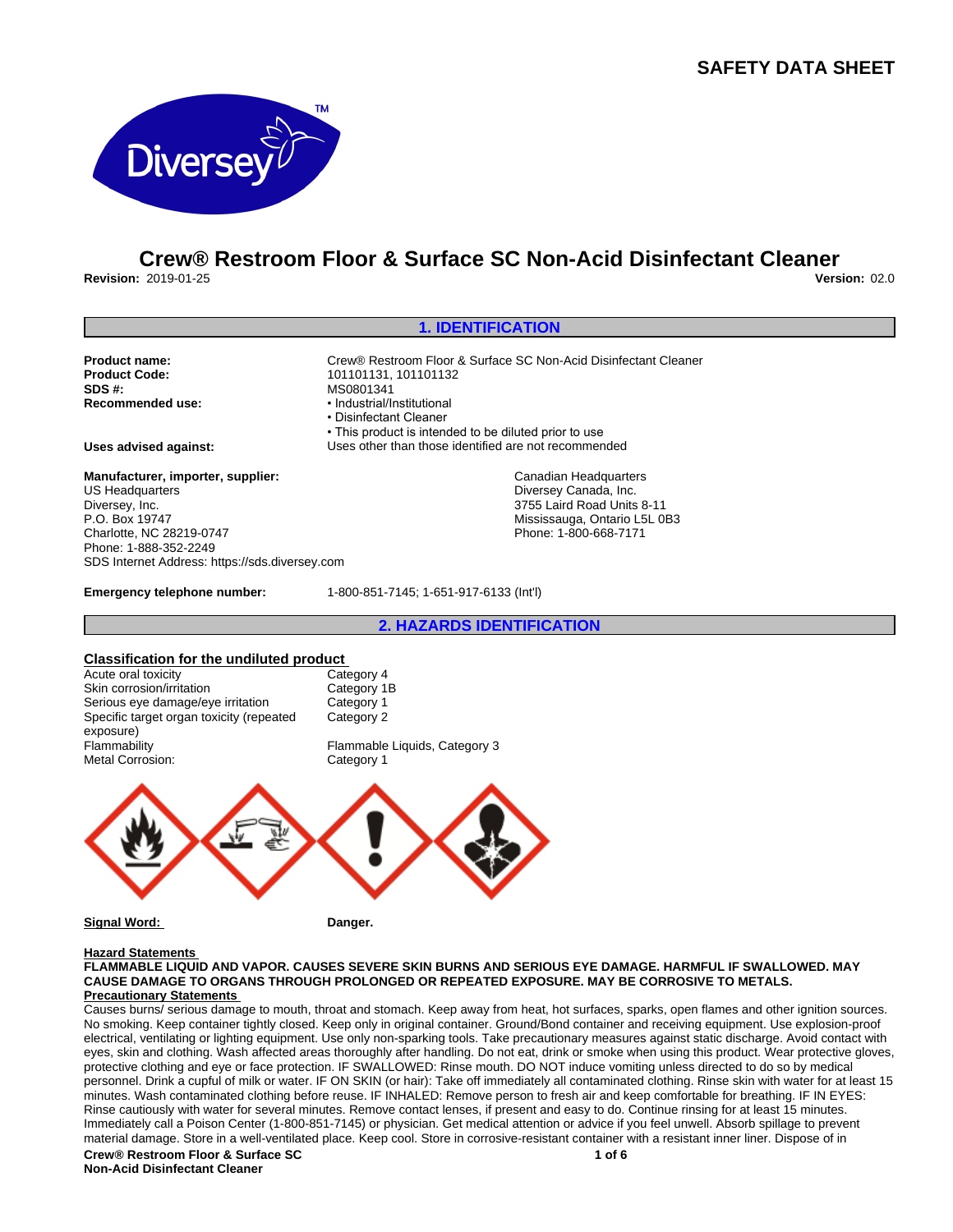accordance with all federal, state and local applicable regulations. SUPPLEMENTAL INFORMATION:. Mix only with water. DO NOT MIX WITH BLEACH OR ANY OTHER PRODUCT OR CHEMICAL. Can react to release chlorine gas.

#### **Health hazards not otherwise classified (HHNOC)** - Not applicable **Physical hazards not otherwise classified (PHNOC)** - Not applicable

## **Classification for the diluted product** @ 1:256

This product, when diluted as stated on the label, is not classified as hazardous according to OSHA 29CFR 1910.1200 (HazCom 2012-GHS) and Canadian Hazardous Products Regulations (HPR) (WHMIS 2015-GHS).

#### **Hazard and Precautionary Statements**

None required.

## **3. COMPOSITION/INFORMATION ON INGREDIENTS**

## **Classified Ingredients**

| Ingredient(s)                             | CAS#       | Weight %      |
|-------------------------------------------|------------|---------------|
| Alcohol ethoxylates                       | 68131-39-5 | 7 - 13%       |
| n-alkyl dimethyl benzyl ammonium chloride | 68424-85-1 | $5 - 10%$     |
| Octyl decyl dimethyl ammonium chloride    | 32426-11-2 | $3 - 7%$      |
| Tetrasodium salt of EDTA                  | 64-02-8    | 1 - 5%        |
| Ethyl alcohol                             | 64-17-5    | $1 - 5%$      |
| Dioctyl dimethyl ammonium chloride        | 5538-94-3  | 1 - 5%        |
| Didecyl dimethyl ammonium chloride        | 7173-51-5  | 1 - 5%        |
| Sodium hydroxide                          | 1310-73-2  | $> 0.1 - 1\%$ |

\*Exact percentages are being withheld as trade secret information

## **4. FIRST AID MEASURES**

## **Undiluted Product:**

**Eyes:** IF IN EYES: Rinse cautiously with water for several minutes. Remove contact lenses, if present and easy to do. Continue rinsing for at least 15 minutes.

**Skin:** IF ON SKIN (or hair): Take off immediately all contaminated clothing. Rinse skin with water for at least 15 minutes. **Inhalation:** IF INHALED: Remove person to fresh air and keep comfortable for breathing.

**Ingestion:** IF SWALLOWED: Rinse mouth. DO NOT induce vomiting unless directed to do so by medical personnel. Drink a cupful of milk or water

**Most Important Symptoms/Effects:** No information available. **Immediate medical attention and special treatment needed** Not applicable.

## **Diluted Product:**

**Eyes:** Rinse with plenty of water. **Skin:** No specific first aid measures are required **Inhalation:** No specific first aid measures are required **Ingestion:** IF SWALLOWED: Call a Poison Center (1-800-851-7145) or doctor/physician if you feel unwell.

## **5. FIRE-FIGHTING MEASURES**

**Specific methods:** No special methods required<br> **Suitable extinguishing media:** Use dry chemical, CO2, wate **Suitable extinguishing media:** Use dry chemical, CO2, water spray or "alcohol" foam.<br>**Specific hazards:** Keep product and empty container away from heat and **Specific hazards:** Keep product and empty container away from heat and sources of ignition. Although this product has a flash point below 200 Deg. F, it is an aqueous solution containing an alcohol and does not sustain combustion. Corrosive material (See sections 8 and 10).

**Special protective equipment for firefighters:** As in any fire, wear self-contained breathing apparatus pressure-demand, MSHA/NIOSH (approved or equivalent) and full protective gear.

**Extinguishing media which must not be used for safety reasons:** No information available.

## **6. ACCIDENTAL RELEASE MEASURES**

**Personal precautions:** Put on appropriate personal protective equipment (see Section 8.).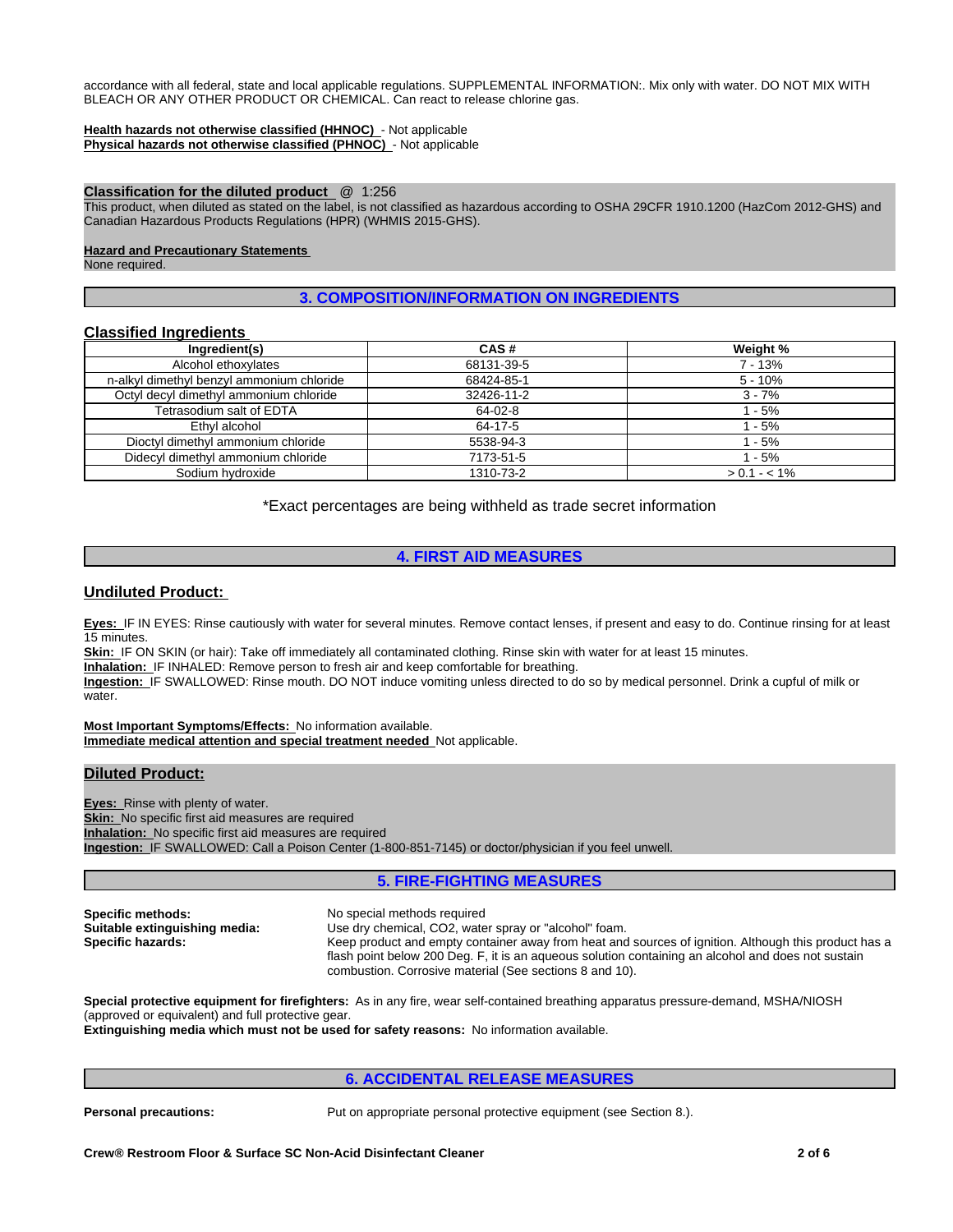Clean-up methods - large spillage. Absorb spill with inert material (e.g. dry sand or earth), then place in a chemical waste container. Use a water rinse for final clean-up.

## **7. HANDLING AND STORAGE**

**Handling:** Avoid contact with skin, eyes and clothing. Wash thoroughly after handling. Do not taste or swallow. Product residue may remain on/in empty containers. All precautions for handling the product must be used in handling the empty container and residue. Avoid breathing vapors or mists. Use only with adequate ventilation. Remove and wash contaminated clothing and footwear before re-use. FLAMMABLE LIQUID AND VAPOR. Keep away from heat, hot surfaces, sparks, open flames and other ignition sources. No smoking. Keep container tightly closed. Ground/Bond container and receiving equipment. Use explosion-proof electrical, ventilating or lighting equipment. Use only non-sparking tools. Take precautionary measures against static discharge. Absorb spillage to prevent material damage. Mix only with water. DO NOT MIX WITH BLEACH OR ANY OTHER PRODUCT OR CHEMICAL. Can react to release chlorine gas. FOR COMMERCIAL AND INDUSTRIAL USE ONLY. **Storage:** Store in a well-ventilated place. Keep cool. Store locked up. Store in corrosive-resistant container with a resistant inner liner. **Aerosol Level (if applicable) :** Not applicable.

## **8. EXPOSURE CONTROLS / PERSONAL PROTECTION**

#### **Exposure Guidelines:** .

| Ingredient(s)    | CAS #     | <b>ACGIH</b>         | <b>OSHA</b>                  |
|------------------|-----------|----------------------|------------------------------|
| Ethvl alcohol    | 64-17-5   | 1000 ppm (STEL)      | 1000 ppm (TWA)               |
|                  |           |                      | 1900 mg/m <sup>3</sup> (TWA) |
| Sodium hydroxide | 1310-73-2 | 2 mg/m $3$ (Ceiling) | 2 mg/m $3$ (TWA)             |

#### **Undiluted Product:**

**Engineering measures to reduce exposure:** Good general ventilation should be sufficient to control airborne levels.

#### **Personal Protective Equipment**

| Eye protection:                | Chemical-splash goggles.                                                                                                                                                                                                                                 |
|--------------------------------|----------------------------------------------------------------------------------------------------------------------------------------------------------------------------------------------------------------------------------------------------------|
| Hand protection:               | Chemical-resistant gloves.                                                                                                                                                                                                                               |
| Skin and body protection:      | If major exposure is possible, wear suitable protective clothing and footwear. Protective footwear.                                                                                                                                                      |
| <b>Respiratory protection:</b> | In case of insufficient ventilation wear suitable respiratory equipment. A respiratory protection program<br>that meets OSHA's 29 CFR 1910.134 and ANSI Z88.2 requirements must be followed whenever<br>workplace conditions warrant a respirator's use. |
| Hygiene measures:              | Handle in accordance with good industrial hygiene and safety practice.                                                                                                                                                                                   |
| Diluted Product:               |                                                                                                                                                                                                                                                          |
|                                |                                                                                                                                                                                                                                                          |

**Engineering measures to reduce exposure:**

Good general ventilation should be sufficient to control airborne levels.

#### **Personal Protective Equipment**

| Eye protection:                | No personal protective equipment required under normal use conditions. |
|--------------------------------|------------------------------------------------------------------------|
| Hand protection:               | No personal protective equipment required under normal use conditions. |
| Skin and body protection:      | No personal protective equipment required under normal use conditions. |
| <b>Respiratory protection:</b> | No personal protective equipment required under normal use conditions. |
| Hygiene measures:              | Handle in accordance with good industrial hygiene and safety practice. |

## **9. PHYSICAL AND CHEMICAL PROPERTIES**

**Explosion limits: - upper:** Not determined **- lower:** Not determined **Physical State:** Liquid **Color:** Clear Dark Green **Evaporation Rate:** No information available **Configuration in Solution Codor:** Fresh **Odor:** Fresh **Odor: Not** determined **Odor: Configuration Odor: Configuration available. Our determined Configuration and Di Odor threshold: No information available. Melting point/range: Not determined Autoignition temperature:** No information available **Solubility:** Completely Soluble **Solubility in other solvents: No information available Density: 8.51 lbs/gal 1.02 Kg/L Bulk density:** No information available **Vapor pressure:** No information available.<br> **Flash point (°F):** 129.2 °F 54 °C **CONTEN EXECUTE:** Partition coefficient (n-octanol/water): N **Flash point (°F):** 129.2 °F 54 °C **Partition coefficient (n-octanol/water):** No information available Viscosity: 0 cP<br> **Partition coefficient (n-octanol/water):** No information available **VOC: 4.9 % \* Flammability (Solid or Gas):** Not applicable **Corrosion to metals:** Corrosive **Sustained combustion:** No

**Decomposition temperature:** Not determined Not applicable **Vapor density:** No information available **Elemental Phosphorus:** 0.00 % by wt.<br>**pH:** 7.25

**Dilution pH:** 7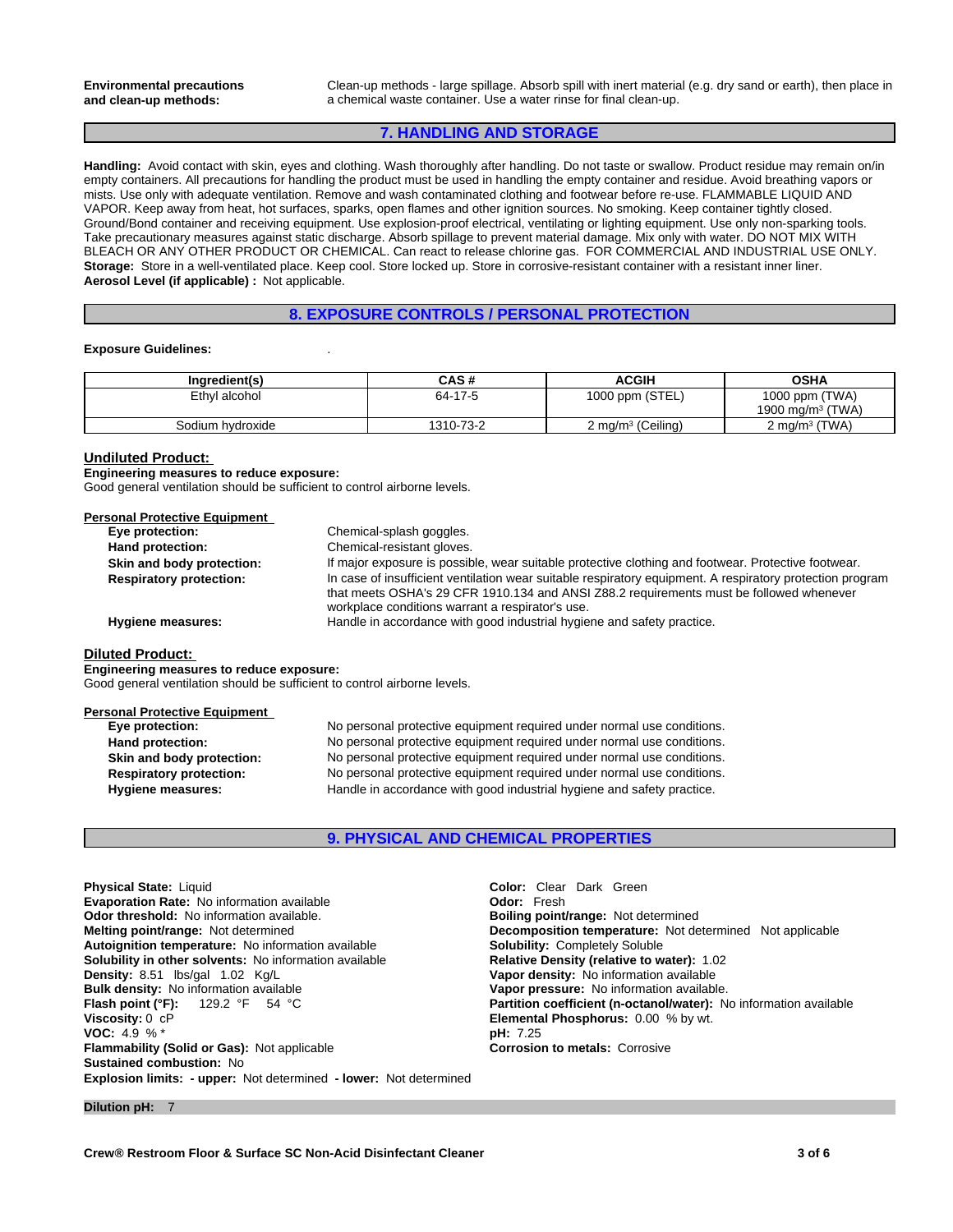\* - Title 17, California Code of Regulations, Division 3, Chapter 1, Subchapter 8.5, Article 2, Consumer Products, Sections 94508

## **10. STABILITY AND REACTIVITY**

| <b>Reactivity:</b><br>Stability:<br>Hazardous decomposition products:<br><b>Materials to avoid:</b><br><b>Conditions to avoid:</b> | Not Applicable<br>The product is stable<br>None reasonably foreseeable.<br>Oxidizing agents. Anionic surfactant. Do not mix with chlorinated products (such as bleach).<br>No information available. |  |
|------------------------------------------------------------------------------------------------------------------------------------|------------------------------------------------------------------------------------------------------------------------------------------------------------------------------------------------------|--|
|------------------------------------------------------------------------------------------------------------------------------------|------------------------------------------------------------------------------------------------------------------------------------------------------------------------------------------------------|--|

## **11. TOXICOLOGICAL INFORMATION**

#### **Information on likely routes of exposure:**

Skin contact, Inhalation, Ingestion, Eye contact

#### **Delayed, immediate, or chronic effects and symptoms from short and long-term exposure**

**Skin contact:** Corrosive. Causes severe burns. Symptoms may include burns, blisters, redness and pain (which may be delayed). **Eye contact:** Corrosive. Causes serious eye damage. Symptoms may include pain, burning sensation, redness, watering, blurred vision or loss of vision.

**Ingestion:** Causes burns/ serious damage to mouth, throat and stomach. Symptoms may include stomach pain and nausea. Harmful if swallowed. Symptoms may include vomiting, nausea, and/or feeling of general unwellness.

**Inhalation:** May cause irritation and corrosive effects to nose, throat and respiratory tract. Symptoms may include coughing and difficulty breathing.

**Sensitization:** No known effects.

**Target Organs (SE):** None known

**Target Organs (RE):** No information available

**Carcinogen Listings:** Ethyl alcohol is only classified as an IARC 1 carcinogen and California Prop 65 chemical when it is meant for ingestion in alcoholic beverages. We do not produce alcoholic beverages; therefore it is not considered a carcinogen in our products.

#### **Numerical measures of toxicity**

| ATE - Oral (mg/kg):             | 1900  |
|---------------------------------|-------|
| ATE - Dermal (mg/kg):           | >5000 |
| ATE - Inhalatory, mists (mg/l): | >20   |

**12. ECOLOGICAL INFORMATION**

**Ecotoxicity:** No information available.

#### **Persistence and Degradability:** No information available.

**Bioaccumulation:** No information available.

## **13. DISPOSAL CONSIDERATIONS**

Do not contaminate water, food, or feed by storage or disposal.

#### **Waste from residues / unused products (undiluted product):**

This product, as sold, if discarded or disposed, is a hazardous waste according to Federal regulations (40 CFR 261.4 (b)(4)). Under RCRA, it is the responsibility of the user of the product to determine, at the time of disposal, whether the waste solution meets RCRA criteria for hazardous waste. Dispose in compliance with all Federal, state, provincial, and local laws and regulations.

## **Waste from residues / unused products (diluted product):**

This product, when diluted as stated on this SDS, is not a hazardous waste according to Federal regulations (40 CFR 261.4 (b)(4)). Under RCRA, it is the responsibility of the user of the product to determine, at the time of disposal, whether the waste solution meets RCRA criteria for hazardous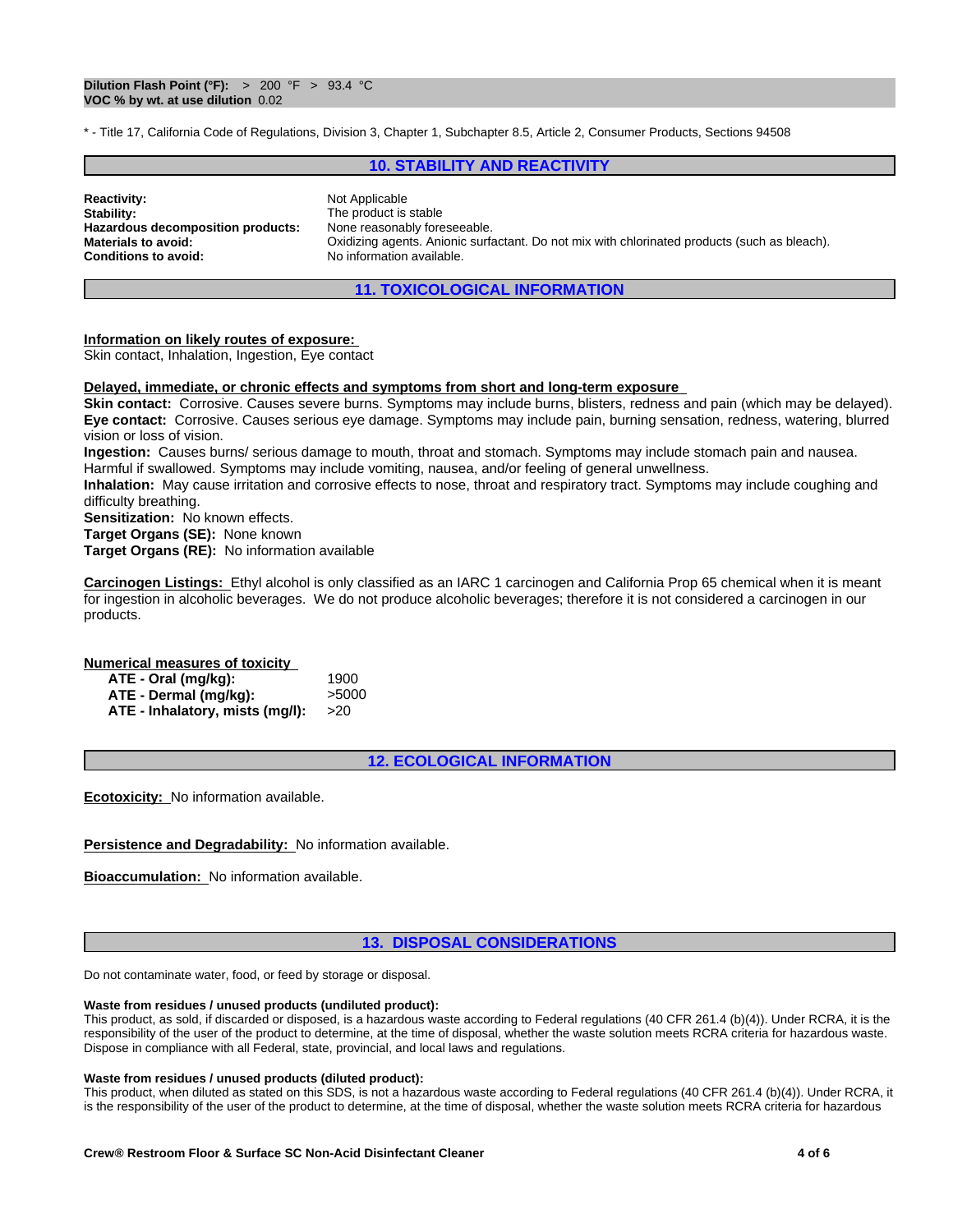waste. Dispose in compliance with all Federal, state, provincial, and local laws and regulations.

**Pesticide Storage:** Refer to product label.

**Pesticide Disposal:** Refer to product label.

**Container Disposal:** Refer to product label.

**RCRA Hazard Class (undiluted product):** D001 Ignitable Waste. D002 Corrosive Waste. **RCRA Hazard Class (diluted product):** Not Regulated.

### **14. TRANSPORT INFORMATION**

**DOT (Ground) Bill of Lading Description:** UN1903, DISINFECTANTS, LIQUID, CORROSIVE, N.O.S., (quaternary ammonium compounds, tetrasodium salt of EDTA), 8, II

**IMDG (Ocean) Bill of Lading Description:** UN1903, DISINFECTANTS, LIQUID, CORROSIVE, N.O.S., (quaternary ammonium compounds, tetrasodium salt of EDTA), 8, II, MARINE POLLUTANT (quaternary ammonium compounds)

## **15. REGULATORY INFORMATION**

## **International Inventories at CAS# Level**

All components of this product are listed on the following inventories: Canada (DSL).

## **U.S. Regulations**

#### **CERCLA/ SARA**

| .<br>Ingredient(s)            | $\sim$ . $\sim$<br>'N<br>UAJ #             | Weiaht<br>ιn.           | (lbs)<br><b>_A/SARA RQ</b><br>$P^{\prime}$<br>- 00'<br>ື | 302 TPQ (lbs)<br>Section | <b>Section 313</b> |
|-------------------------------|--------------------------------------------|-------------------------|----------------------------------------------------------|--------------------------|--------------------|
| ∶odi<br>i hvdroxide<br>Sodium | $\overline{\phantom{a}}$<br>1310-<br>- 13- | 101<br>-<br>. 70<br>ັບ. | 1000                                                     |                          |                    |

#### **Canadian Regulations**

This product is a Canadian DIN registered product and is subject to certain labeling requirements for disinfectants under national regulations. These requirements differ from the classification criteria and hazard information required for safety data sheets (SDS), and workplace labels of non-disinfectant products by the HPR (WHMIS 2015). This SDS was prepared in accordance with the HPR (WHMIS 2015) criteria, which may result with differences between the label and SDS language.

**DIN No. :** 02243720

| . .                            | $\sim$ | 'N<br>. |
|--------------------------------|--------|---------|
| thw.<br><u>ימורי</u><br>— U 11 | - בר   |         |

**16. OTHER INFORMATION**

#### **NFPA (National Fire Protection Association)**  Rating Scale: (Low Hazard) 0 - 4 (Extreme Hazard)

**Health** 3 **Flammability** 2 **Instability** 0 **Special Hazards** -

## **Diluted Product:**

**Health** 0 **Flammability** 0 **Instability** 0 **Special Hazards** -

**Revision:** 2019-01-25 **Version:** 02.0

**Reason for revision:** Not applicable